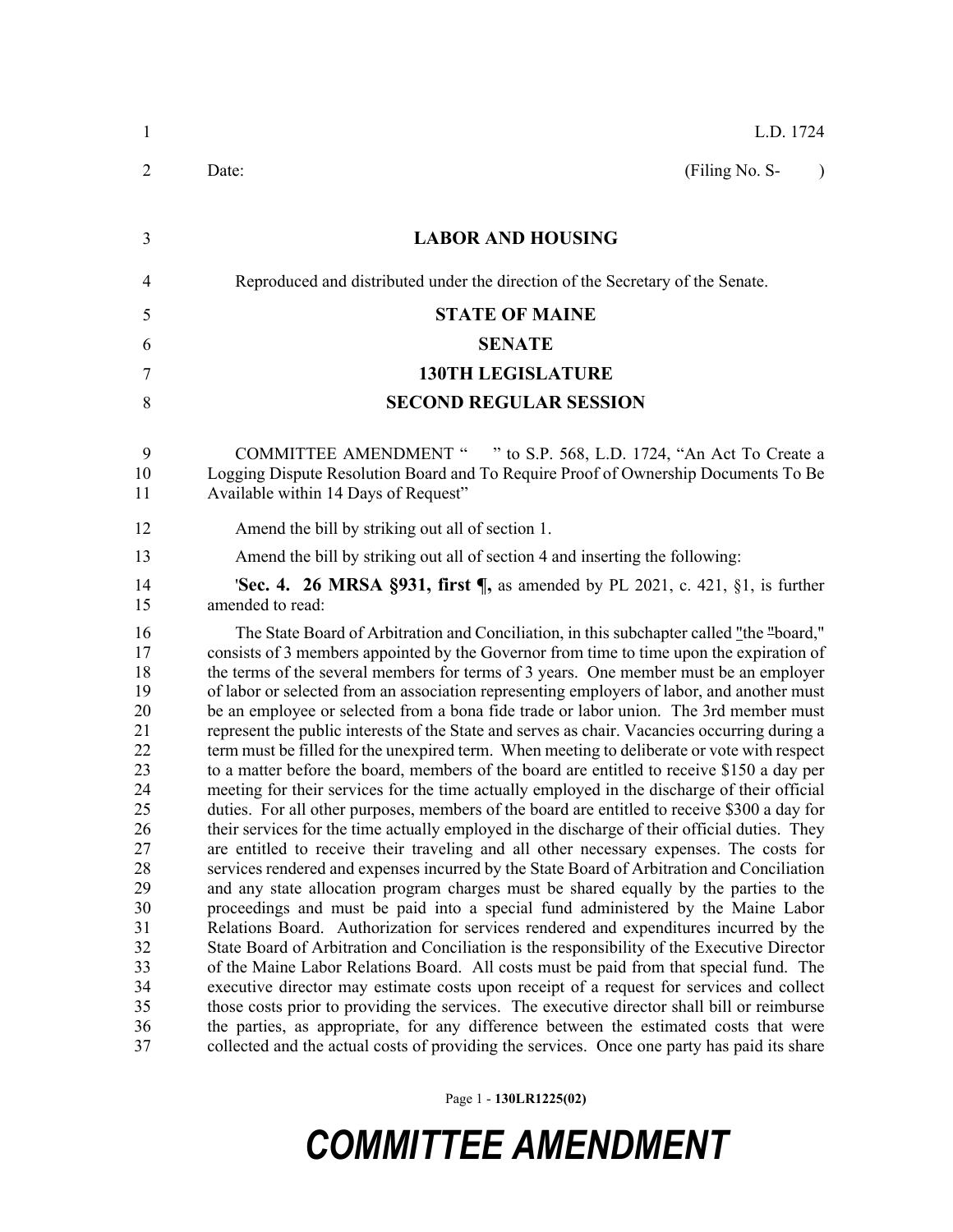of the estimated cost of providing the service, the matter is scheduled for hearing. A party who has not paid an invoice for the estimated or actual cost of providing services within 60 days of the date the invoice was issued is, in the absence of good cause shown, liable for the amount of the invoice together with a penalty in the amount of  $25%$  of the amount of 42 the invoice. Any penalty amount collected pursuant to this section remains in the special fund administered by the Maine Labor Relations Board and that fund does not lapse. The executive director is authorized to collect any sums due and payable pursuant to this section through civil action. In such an action, the court shall allow litigation costs, including court costs and reasonable attorney's fees, to be deposited in the General Fund if the executive director is the prevailing party in the action. The executive director shall, annually, on or before July 1st, make a report of the activities of the State Board of Arbitration and Conciliation to the Governor. The board shall from time to time adopt rules of procedure as it determines necessary, including rules for the Logging Dispute Resolution Board 51 pursuant to chapter 47. Rules adopted pursuant to this section are routine technical rules as defined in Title 5, chapter 375, subchapter 2-A. 1 2 3 4 5 6 7 8 9 10 11 12 13 14 15

- 16 **Sec. 5. 26 MRSA c. 47** is enacted to read:
- 17 **CHAPTER 47**

### 18 **LOGGING DISPUTE RESOLUTION BOARD**

#### 19 **§3701. Definitions**

- 20 As used in this chapter, unless the context otherwise indicates, the following terms 21 have the following meanings.
- 22 **1. Board.** "Board" means the Logging Dispute Resolution Board established in 23 section 3702.
- 24 **2. Forest land.** "Forest land" means land used primarily for growth of trees to be 25 harvested for commercial use.

26 **3. Forest landowner.** "Forest landowner" means a person that owns or possesses 27 economic control over more than 50,000 acres of forest land.

28 **4. Forest products harvester.** "Forest products harvester" means an individual who 29 qualifies as an independent contractor under section 1043, subsection 11, paragraph E and 30 who is engaged in harvesting trees from forest land for a forest landowner.

## 31 **§3702. Establishment**

- 32 **1. Establishment.** The Logging Dispute Resolution Board is established, under the 33 authority of the State Board of Arbitration and Conciliation established in chapter 9, 34 subchapter 2-A, to conduct proceedings under this chapter.
- 35 **§3703. Members; terms; compensation; quorum**
- 36 **1. Members.** The board consists of the following 3 members:
- 37 A. Two members appointed by the Governor, subject to review by the joint standing 38 committee of the Legislature having jurisdiction over labor matters, as follows:
- 39 (1) One member representing forest landowners; and

Page 2 - **130LR1225(02)**

# *COMMITTEE AMENDMENT*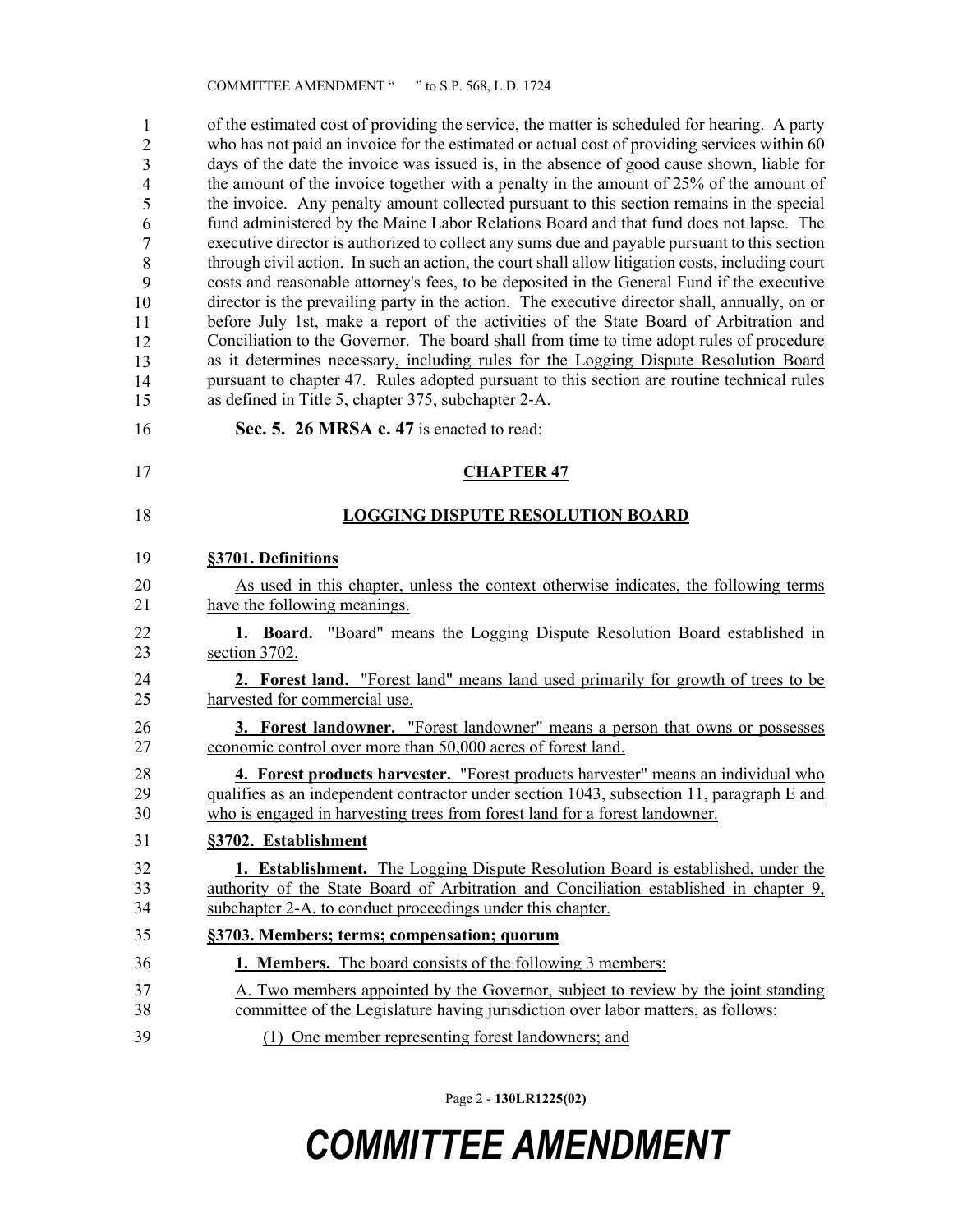| $\mathbf{1}$            | (2) One member with experience in dispute resolution and arbitration representing            |
|-------------------------|----------------------------------------------------------------------------------------------|
| $\overline{c}$          | forest products harvesters from a list submitted by the Maine AFL-CIO or its                 |
| $\overline{\mathbf{3}}$ | successor organization; and                                                                  |
| $\overline{4}$          | B. The chair of the State Board of Arbitration and Conciliation, who serves as an ex         |
| 5                       | officio member and as chair of the board.                                                    |
| 6                       | 2. Terms; alternates. Members of the board appointed under subsection 1, paragraph           |
| 7                       | A serve terms of 2 years. The Governor shall appoint 2 alternate members to represent each   |
| $\,$ $\,$               | interest set forth in subsection 1, paragraph A. Alternate members serve for the same terms, |
| 9                       | have the same responsibilities and duties and are entitled to the same privileges and        |
| 10                      | emoluments as members. The alternate chairs of the State Board of Arbitration and            |
| 11                      | Conciliation under section 931 shall serve as alternate chairs of the board. When for any    |
| 12                      | reason a member of the board cannot participate in a particular proceeding, an alternate     |
| 13                      | member having the same qualifications shall act as a member of the board in that             |
| 14                      | proceeding. The member described in subsection 1, paragraph B does not need to be the        |
| 15                      | same individual in each proceeding.                                                          |
| 16                      | 3. Compensation of members. Notwithstanding Title 5, section 12004-B, subsection             |
| 17                      | 1, the chair of the board is entitled to a rate of compensation of \$300 per day for         |
| 18                      | participating in board proceedings. The other members are entitled to a rate of              |
| 19                      | compensation of \$200 per day. All board members are entitled to travel and other expenses   |
| 20                      | in the same manner as for State Board of Arbitration and Conciliation members under          |
| 21                      | section 931.                                                                                 |
| 22                      | <b>4. Quorum.</b> Two members of the board constitute a quorum. A vacancy in the board       |
| 23                      | does not impair the power of the remaining members to exercise the powers of the board.      |
| 24                      | §3704. Board duties                                                                          |
| 25                      | The board may hear and decide disputes between a forest products harvester and forest        |
| 26                      | landowner in accordance with this section related to wage violations, payout amounts,        |
| 27                      | contract violations or disputes related to hiring.                                           |
| 28                      | At a hearing, the board shall hear all interested persons who come before it and make        |
| 29                      | an award, if appropriate, and written opinion, which is binding on the parties to the        |
| 30                      | complaint. The chair of the board shall publish the board's written opinion and any award.   |
| 31                      | §3705. Filing of complaint                                                                   |
|                         |                                                                                              |
| 32                      | <b>1. Who may file complaint.</b> A forest products harvester or forest landowner may file   |
| 33                      | a complaint with the board stating the facts of a dispute. The filing must contain any       |
| 34                      | information as required by the board by rule.                                                |
| 35                      | 2. Limitation on time to file complaint. A forest products harvester or forest               |
| 36                      | landowner may not file a complaint more than 2 years after an alleged dispute.               |
| 37                      | §3706. Proceedings                                                                           |
| 38                      | <b>1.</b> Cost. The costs of board members' per diem and necessary expenses, as well as      |
| 39                      | related state allocation program charges, must be borne by the party against whom the        |
| 40                      | board decides. The Executive Director of the Maine Labor Relations Board is authorized       |
| 41                      | to collect any sums due and payable pursuant to this subsection through civil action. In     |
| 42                      | such an action, the court shall allow litigation costs, including court costs and reasonable |

Page 3 - **130LR1225(02)**

# *COMMITTEE AMENDMENT*